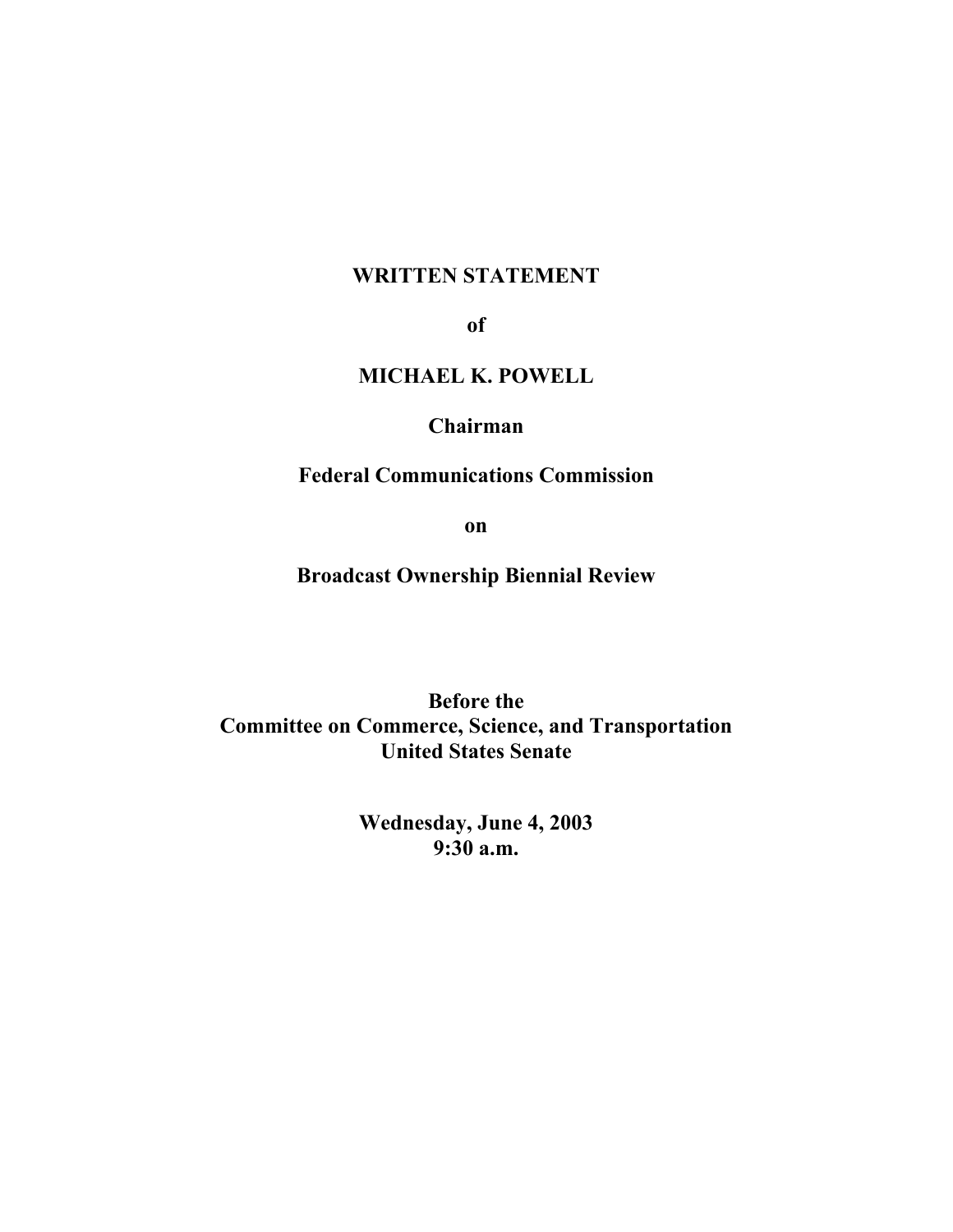Mr. Chairman and Members of the Committee, I appreciate the opportunity to appear before you today to discuss our recent decision to adopt new broadcast ownership limits. I am proud that this Commission and its staff can say that we conducted the most exhaustive and comprehensive review of our broadcast ownership rules ever undertaken. We have done so, obligated by our statutory duty to review the rules biennially and prove those rules are "necessary in the public interest." The Court of Appeals has interpreted this standard as placing a high hurdle before the Commission for maintaining a given regulation, and made clear that failure to surmount that hurdle, based on a thorough record, must result in the rule's modification or elimination. This is an exceedingly difficult charge, but a critical one to fulfill if we hope to continue to promote the cherished values of diversity, competition and localism.

Over the past twenty months we have been working tirelessly towards achieving three critically important goals in this proceeding: (1) Reinstating legally enforceable broadcast ownership limits that promote diversity, localism and competition (replacing those that have been struck down by the courts); (2) Building modern rules that take proper account of the explosion of new media outlets for news, information and entertainment, rather than perpetuate the graying rules of a bygone black and white era; and (3) Striking a careful balance that does not unduly limit transactions that promote the public interest, while ensuring that no company can monopolize the medium. I am confident we achieved these goals with the June 2, 2003 *Order*.

To achieve these goals, however, the Commission needed to come face to face with reality. So, we faced the reality of the law and our responsibility to implement Congress' will, as interpreted by the courts. We faced the reality of having to compile and analyze a record unlike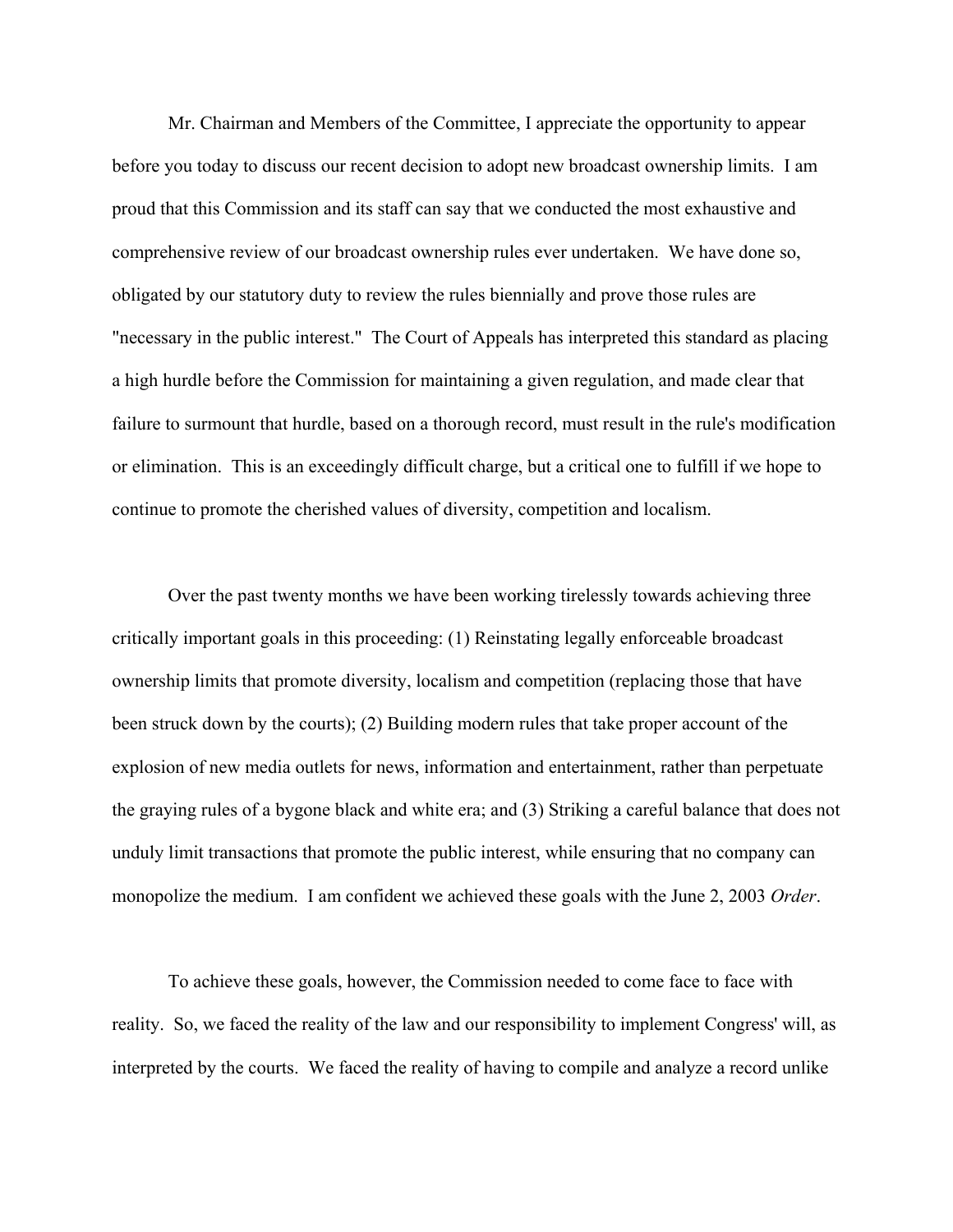any other in our history. We faced the reality of the modern media marketplace. And by doing so, the Commission was able to craft a balanced package of enforceable and sustainable broadcast ownership limits that will best serve to achieve our public interest objectives of diversity, competition and localism for our Nation's citizens.

### *I. STATUTORY MANDATE AND COURT DECISIONS*

In the Telecommunications Act of 1996, Congress established the biennial review mandate. In relevant part, Section 202(h) requires that the Commission review all of its broadcast ownership rules every two years and determine "whether any of such rules are necessary in the public interest as a result of competition." The Commission, as a consequence, is required to repeal or modify any regulation it cannot prove is necessary in the public interest. Congress gave the Commission a sacred responsibility, one that I do not take lightly. We are duty bound to obey the law. It is not an optional exercise or one that we can choose to ignore.

Recent court decisions have established a high hurdle for the Commission to maintain a given broadcast ownership regulation. As interpreted by the U.S. Court of Appeals for the District of Columbia Circuit in the 2002 *Fox* and *Sinclair* cases, Section 202(h) requires the Commission to study and report on the *current* status of competition. Both decisions provide that the survival of any prospective broadcast ownership rules depends on this Commission's ability to justify those rules adequately with record evidence on the need for each ownership rule, and ensure that the rules are analytically consistent with each other. The implications of the court decisions were clear—fail to justify the necessity of each of our broadcast ownership regulations at the rules' and our sacred goals' peril.

2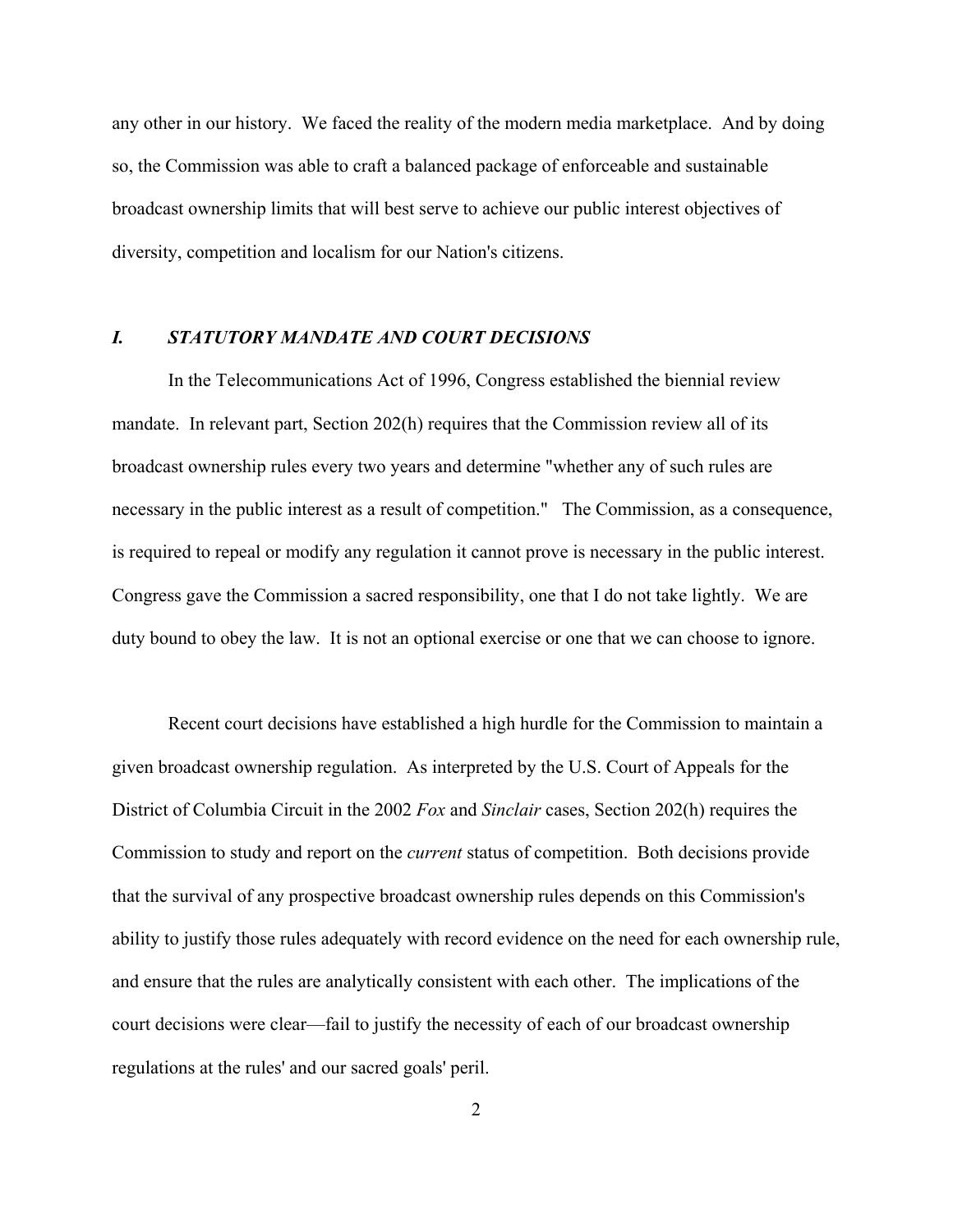Indeed, keeping the rules exactly as they were was not a viable option. As the only member of this Commission here during the last biennial review, I watched first hand as we bent to political pressure and left many rules unchanged. Nearly all were rejected by the court because of our failure to apply the statute faithfully. I have been committed to not repeating that error, for I believe the stakes are perilously high. Leaving things unaltered, regardless of changes in the competitive landscape, is a course that only Congress can legitimately chart. This is why I set in motion the process—over 20 months ago—that brought the Commission to the point we find ourselves at today.

### *II. FCC PROCEDURAL ACTION*

The court admonitions demonstrated the need to rebuild our decaying broadcast ownership regulations from the ground up. Like any reconstruction project, our task began with the need to lay a solid foundation to support our structural regulations. Our cement was not the blind intuitions of generations past—but facts that would lay the foundation for a sustainable set of broadcast ownership regulations built around, and for, today's media marketplace.

Because of the critically important nature of this proceeding, we set out to lay this foundation by embarking on an exhaustive review, indeed the most comprehensive in the agency's history. It began in earnest 20 months ago when I created the Media Ownership Working Group. They commissioned studies of how Americans use the media for different purposes and how media markets function. The group's work formed the initial foundation of our review. More importantly, those studies sent a message that this review would not be business as usual when it comes to media ownership rules. For the first time, this agency took on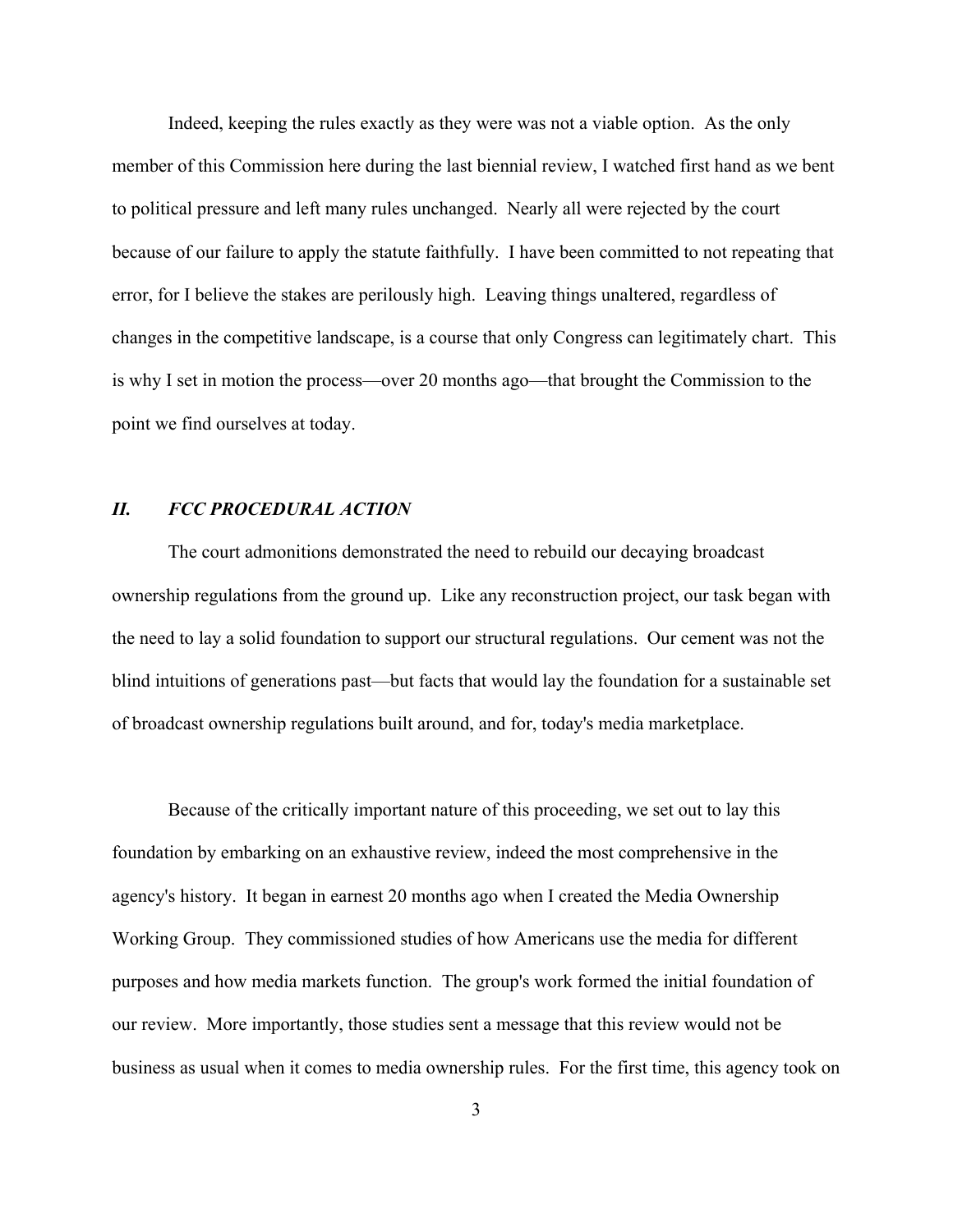the challenge of updating and reconciling years of piecemeal, decades old, ownership regulations in a rigorous and comprehensive way.

We put out no less than three *Notice of Proposed Rulemakings* during that time and gave the public over fifteen months of open comment time to assist the Commission in its factgathering efforts. Approximately ten public hearings were held on the subject, thanks in large measure to the efforts of Commissioners Copps and Adelstein. I am enormously pleased that the public accepted our challenge. The record we received in this proceeding is deeper and more insightful than any I have seen in my six years of service at the Commission. I take pride in the fact that our decisions rest on an extraordinarily strong empirical record. For the agency charged with preserving the free flow of information in our democracy, the public should expect no less from us.

#### *III. THE MODERN MARKETPLACE*

Our fact-gathering effort demonstrated that today's media marketplace is marked by abundance. Since 1960 there has been an explosion of media outlets throughout the country. Even in small towns like Burlington, Vermont, the number of voices—including cable satellite radio, TV stations and newspapers has increased over 250 percent during the last 40 years. Independent ownership of those outlets is far more diverse, with 140 percent more owners today than in 1960.

What does this abundance mean for the American people? It means more programming, more choice and more control in the hands of citizens. At any given moment our citizens have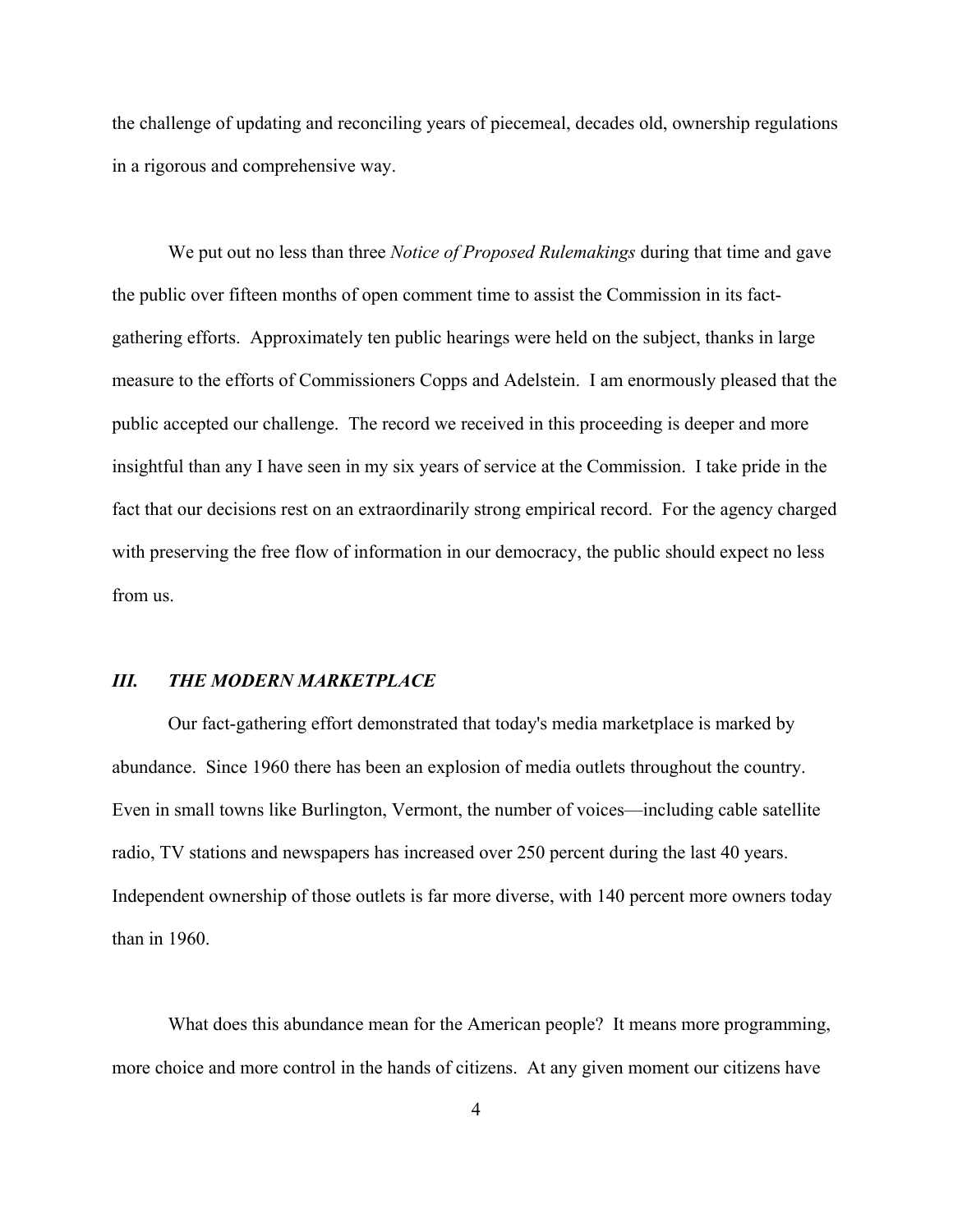access to scores of TV networks devoted to movies, dramatic series, sports, news and educational programming, both for adults and children. In short, niche programming to satisfy almost any of our citizens' diverse tastes.

In 1960—the "Golden Age of Television"—if you missed the ½ hour evening newscast, you were out of luck. In 1980, it was no different. But today, news and public affairs programming—the fuel of our democratic society—is overflowing. There used to be three broadcast networks, each with 30 minutes of news daily. Today, there are three *24 hour all-news networks*, seven broadcast networks, and over 300 cable networks. Local networks are bringing the American public more local news than at any point in history.

The Internet is also having a profound impact on the ever-increasing desire of our citizenry to inform themselves and to do so using a wide variety of sources. Google news service brings information from 4,500 news sources to one's finger tips from around the world, all with the touch of a button. As demonstrated by this proceeding, diverse and antagonistic voices use the Internet daily to reach the American people. Whether it is the New York Times editorial page, or Joe Citizen using email to let his views known to the Commission, or the use by organizations such as MoveOn.org to perform outreach to citizens, the Internet is putting the tools of democracy in the hands of speakers and listeners more and more each day.

I have not cited cable television and the Internet by accident. Their contribution to the marketplace of ideas is not linear, it is exponential. Cable and the Internet explode the model for viewpoint diversity in the media. Diversity-by-appointment has vanished. Now, the media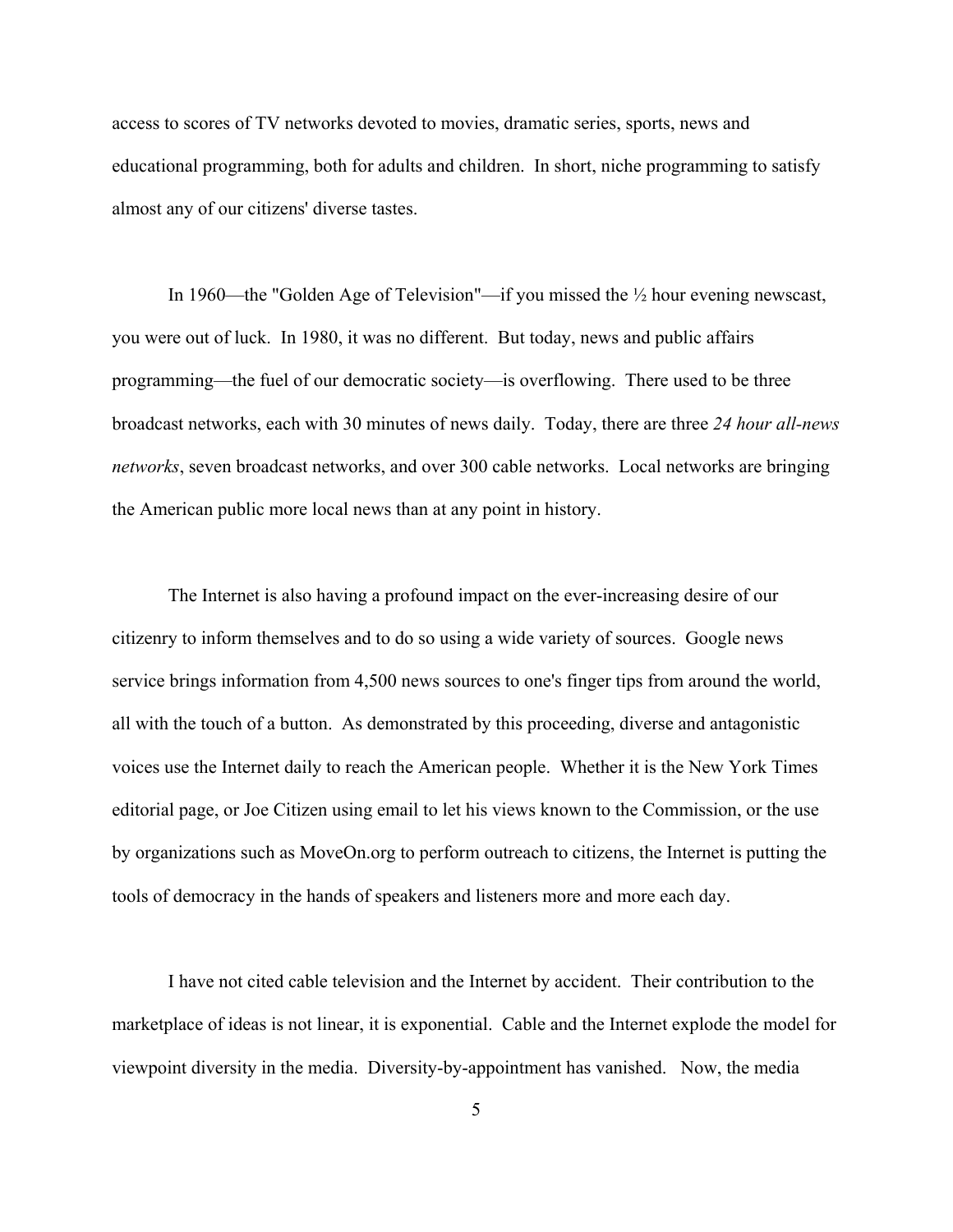makes itself available on *our* schedule, as much or as little as we want, when we want. In sum, citizens have more choice and more control over what they see, hear or read, than at any other time in history. This is a powerful paradigm shift in the American media system, and is having a tremendous impact on our democracy.

#### *IV. PUBLIC INTEREST BENEFITS*

The marketplace changes mentioned above were only the beginning, not the end of our inquiry. The balanced set of national and local broadcast ownership rules we adopted preserve and protect our core policy goals of diversity, competition and localism. Certain public interest benefits have clearly been documented in the record and the rules we adopted embrace and advance those benefits for the American public.

As an initial matter, the public interest is served by having enforceable rules that are based on a solid, factual record. For the last year, several of the Commission's broadcast ownership regulations have been rendered unenforceable—vacated or remanded by the courts.

#### Protecting Viewpoint Diversity

In addition, the Commission, recognizing that "the widest possible dissemination of information from diverse and antagonistic sources is essential to the welfare of the public," introduced broadcast ownership limits that will protect viewpoint diversity. The Commission concluded that neither the newspaper-broadcast prohibition nor the TV-radio cross-ownership prohibition could be justified in larger markets in light of the abundance of diverse sources available to citizens to rely on for their news consumption.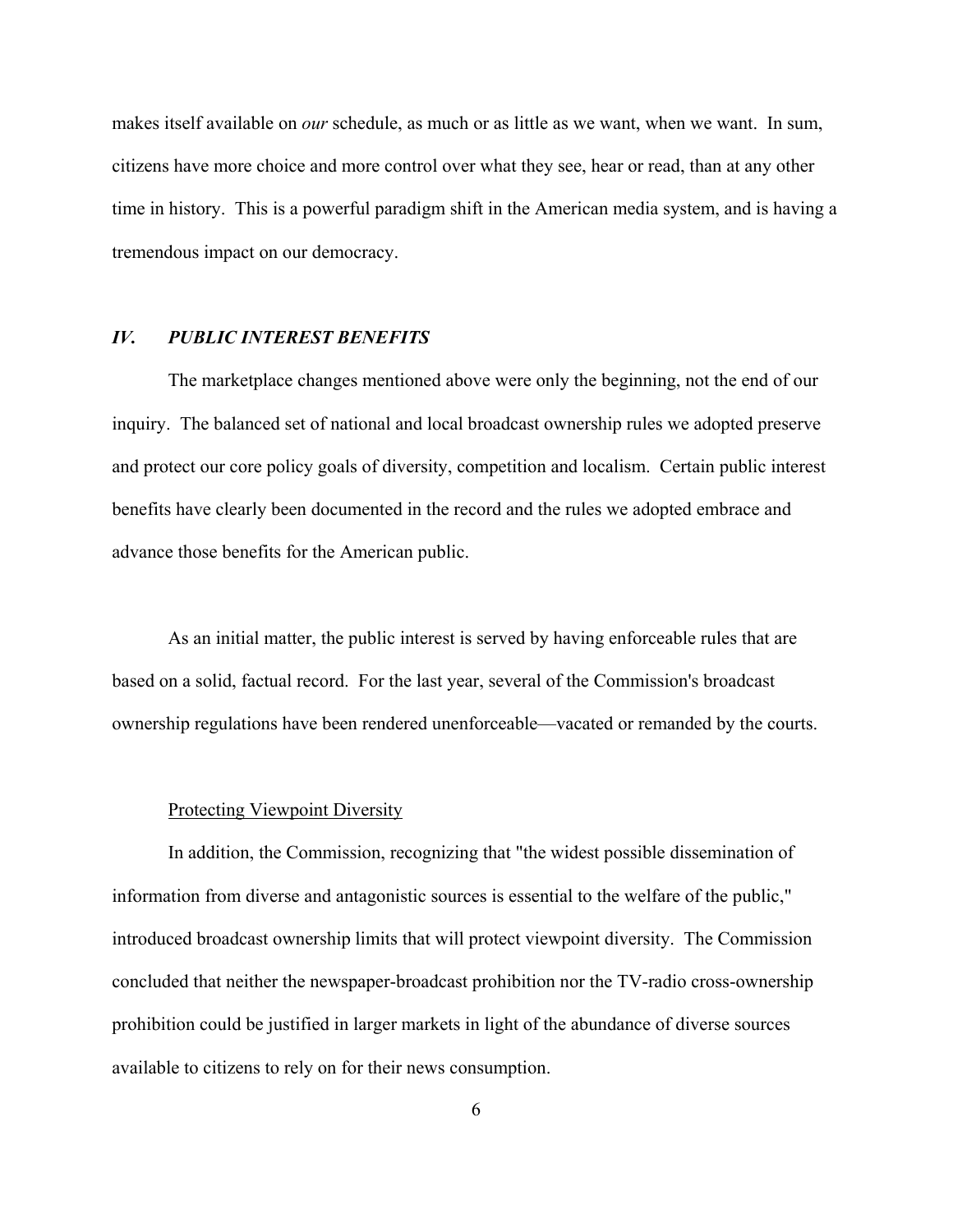By implementing our cross-media limits, however, the Commission will protect viewpoint diversity by ensuring that no company, or group of companies, can control an inordinate share of media outlets in a local market. We developed a Diversity Index to measure the availability of key media outlets in markets of various sizes. By breaking out markets into tiers, the Commission was able to better tailor our rules to reflect different levels of media availability in different sized markets. For the first time ever, the Commission built its data in implementing this rule directly from input received from the public on how they actually use the media to obtain news and public affairs information.

Furthermore, by instituting our local television multiple ownership rule (especially by banning mergers among the top-four stations, which the record demonstrated typically produce an independent local newscast) and our local radio ownership limit, the Commission will foster multiple independently owned media outlets in both broadcast television and radio—advancing the goal of promoting the widest dissemination of viewpoints.

#### Enhancing Competition

Moreover, our new broadcast ownership regulations promote competition in the media marketplace. The Commission determined that our prior local television multiple ownership limits could not be justified as necessary to promote competition because it failed to reflect the significant competition now faced by local broadcasters from cable and satellite TV services. Our revised local television limit is the **first** TV ownership rule to acknowledge that competition. This new rule will enhance competition in local markets by allowing broadcast television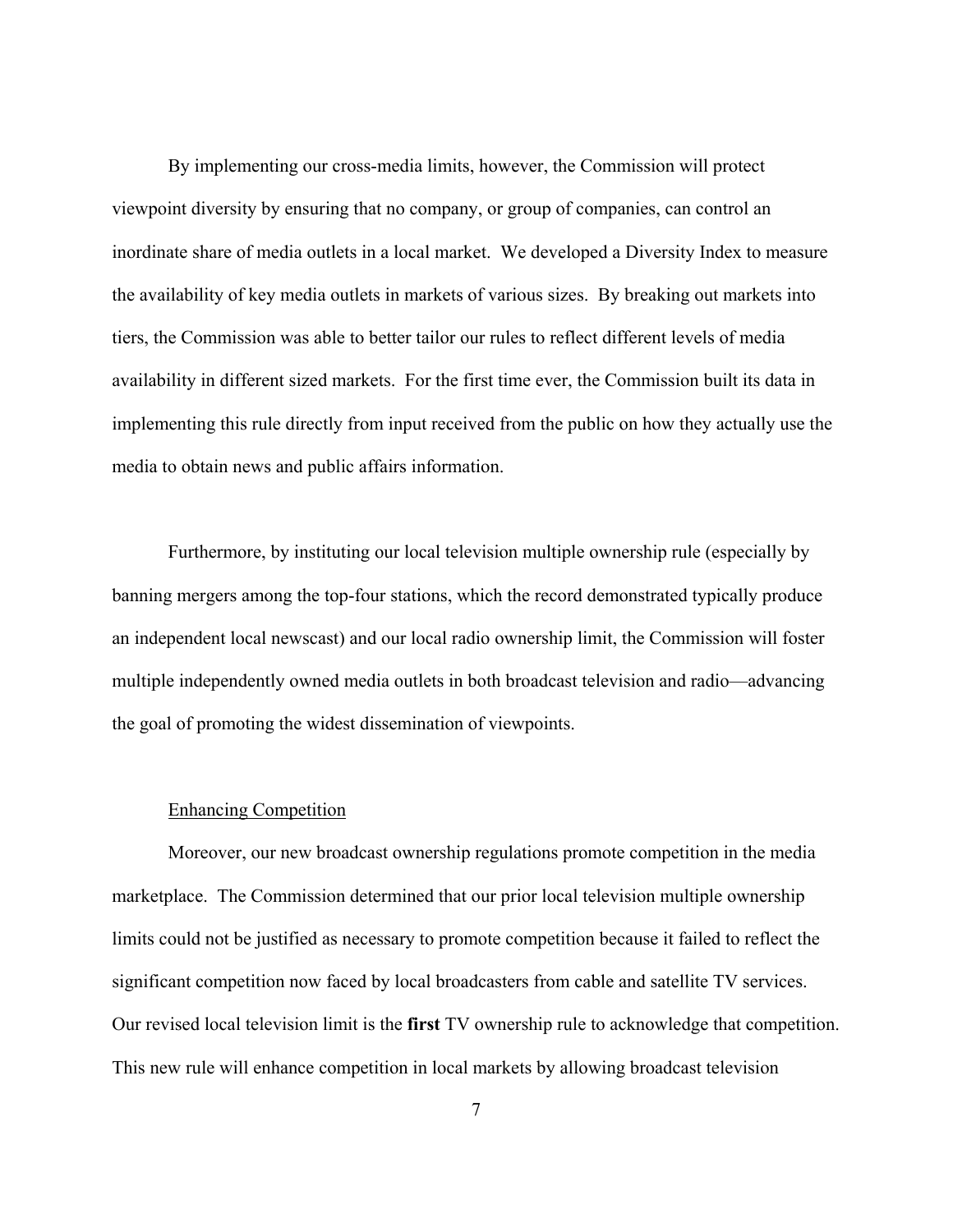stations to compete more effectively not only against other broadcast stations, but also against cable and/or satellite channels in that local market. In addition, the record demonstrates that these same market combinations yield efficiencies that will serve the public interest through improved or expanded services such as local news and public affairs programming and facilitating the transition to digital television through economic efficiencies.

The Commission found that our current limits on local radio ownership continue to be necessary to promote competition among local radio stations and we reaffirmed the caps set forth by Congress in the 1996 Telecommunications Act. The Order tightens the radio rules in one important respect—we concluded that the current method for defining radio markets was not in the public interest and thus needed to be modified. We found the current market definition for radio markets which relies on the signal contour of the commonly owned stations, is unsound and produces anomalous and irrational results, undermining the purpose of the rule. We therefore adopted geographic based market definitions which are a more rational means for protecting competition in local markets. For example, we fixed the case of Minot, North Dakota which under our former rules produced a market produced a market with forty-five (45) radio stations. Under our reformed market definition, Minot would have only ten (10) radio stations included in the relevant geographic market.

By promoting competition through the local television and radio rules, the Commission recognized that the rules may result in a number of situations where current ownership arrangements exceed ownership limits. In such cases the Commission made a limited exception to permit sales of grandfathered stations combinations to small businesses. In so doing, the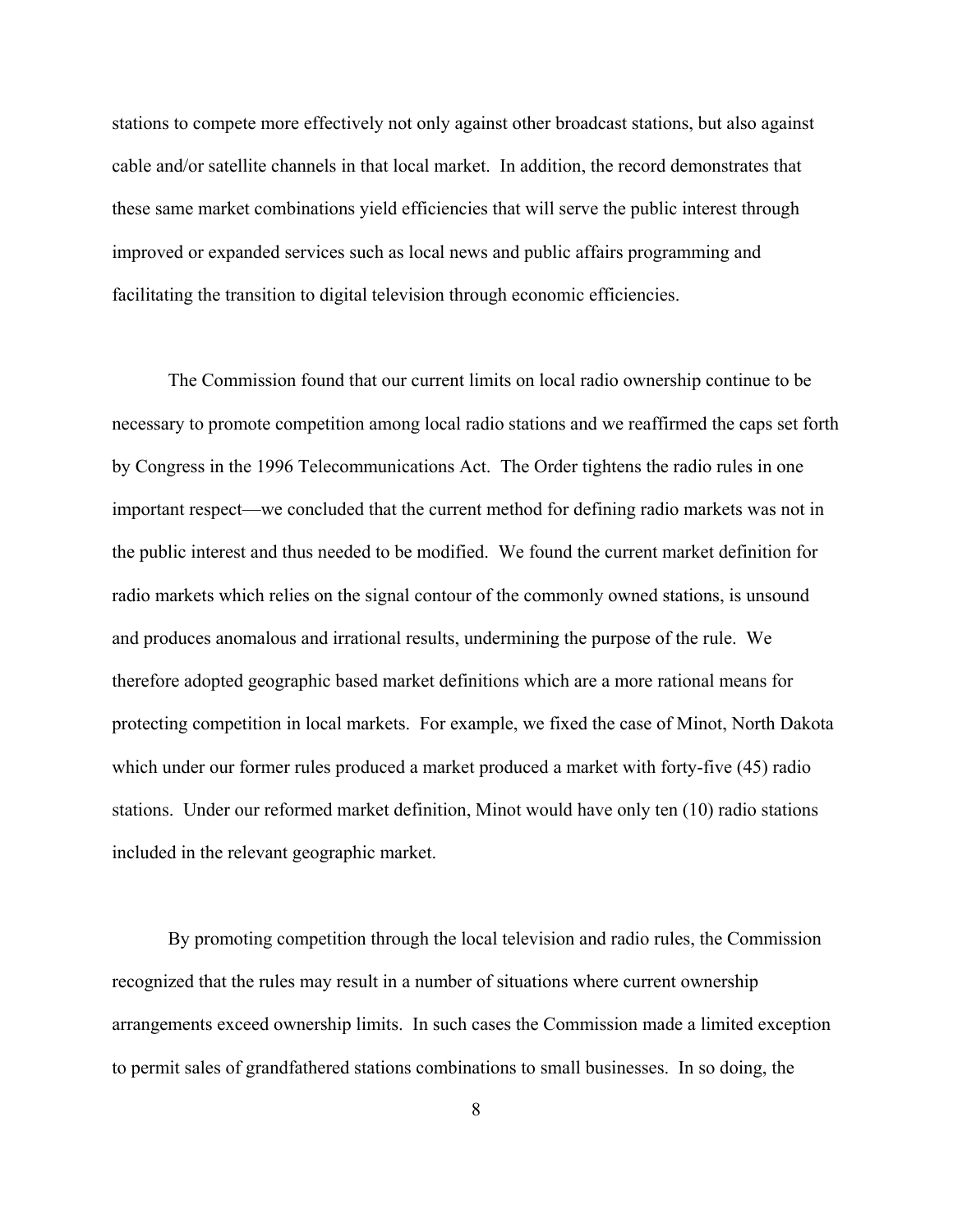Commission sought to respect the reasonable expectations of parties that lawfully purchased groups of local radio stations that today, through redefined markets, now exceed the applicable caps. We promote competition by permitting station owners to retain any above-cap local radio clusters but not transfer them intact unless such a transfer avoids undue hardships to cluster owners that are small businesses or promote the entry into broadcasting by small businesses many of which are minority- or female-owned.

Finally, by retaining our ban on mergers among any of the top four national broadcast networks, the Commission continues to promote competition in the national television advertising and program acquisition markets.

#### Fostering Localism

Recognizing that localism remains a bedrock public interest benefit, the Commission took a series of actions designed to foster localism by aligning our ownership limits with the local stations' incentives to serve the needs and interests of their local communities. For instance, by retaining the dual network prohibition and increasing the national television ownership limit to 45 percent, the Commission promoted localism by preserving the balance of negotiating power between networks and affiliates. The National Cap will allow a body of network affiliates to negotiate collectively with the broadcast networks on network programming decisions to best serve the needs of their local community, while at the same time allowing the networks to gain critical mass to prevent the flight of quality programs, such as sports and movies, to cable or satellite.

9